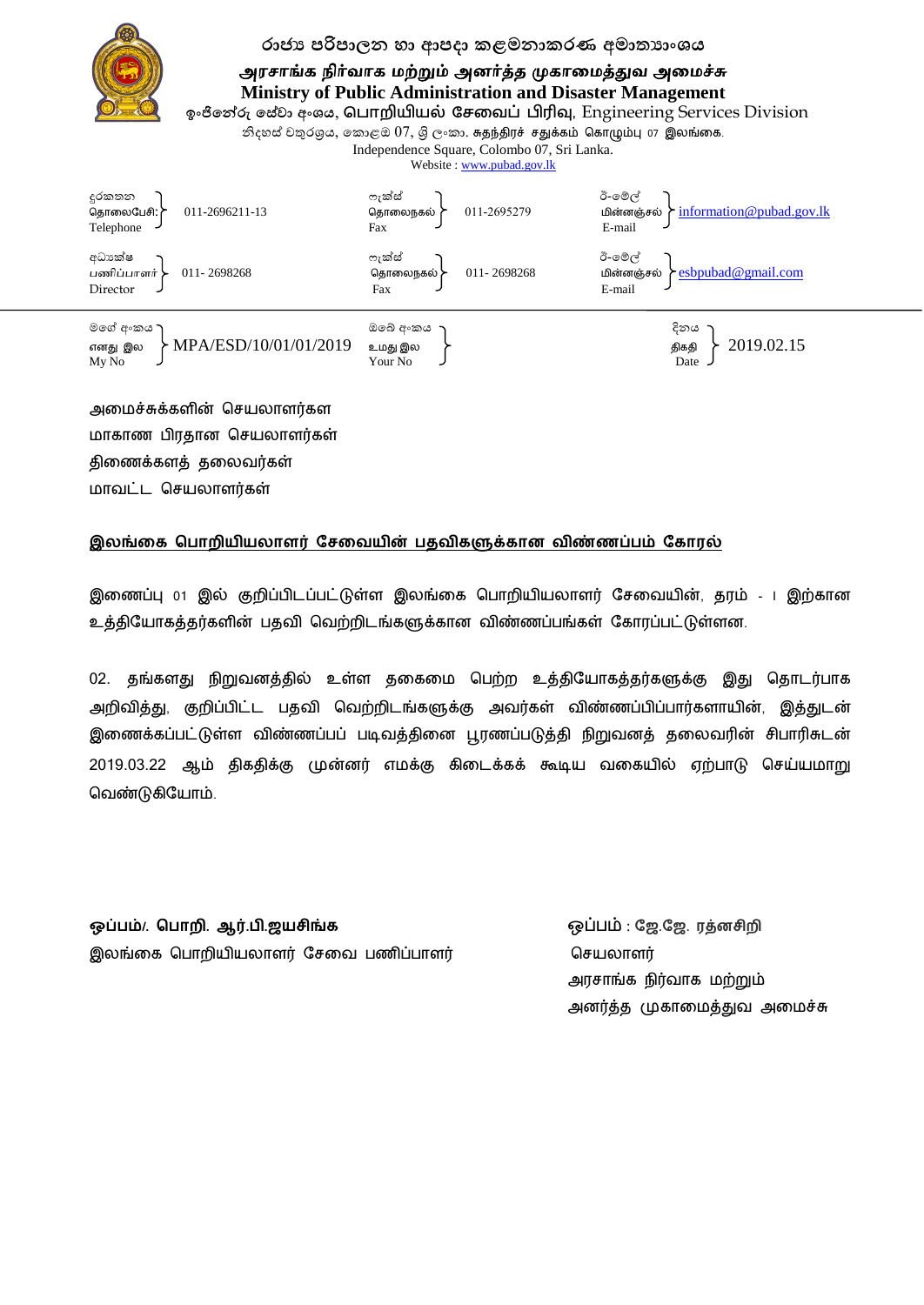|                           | Organization                                                    | Post                                                          | <b>Grade of</b><br>the Post | Category of<br>the Post | No. of<br><b>Posts</b> |
|---------------------------|-----------------------------------------------------------------|---------------------------------------------------------------|-----------------------------|-------------------------|------------------------|
| 01                        | Ministry of Mahaweli<br>Development and<br>Environment          | Director (Ocean and<br><b>Coastal Resource</b><br>Management) | $\mathbf I$                 | Civil 03                | 01                     |
| 02                        | Department of<br><b>Buildings</b>                               | <b>Chief Engineer</b>                                         | I                           | Civil 01                | 05                     |
|                           |                                                                 | Chief Engineer                                                | $\mathbf I$                 | Mechanical 01           | 01                     |
| 03                        | Department of<br><b>Government Factory</b>                      | <b>Chief Engineer</b>                                         | $\mathbf I$                 | Mechanical 01           | 02                     |
| 04                        | Department of Motor<br>Traffic                                  | Director (Vehicular<br>Emisson Test Trust Fund)               | I                           | Mechanical 01           | 01                     |
| 05                        | Department of Sports<br>Development                             | Director (Engineering)                                        | I                           | All Catogaries          | 01                     |
| 06                        | Ministry of Public<br>Administration and<br>Disaster Management | <b>Chief Engineer</b>                                         | I                           | Civil 01                | 01                     |
| <b>Total No. of Posts</b> |                                                                 |                                                               |                             |                         | 12                     |